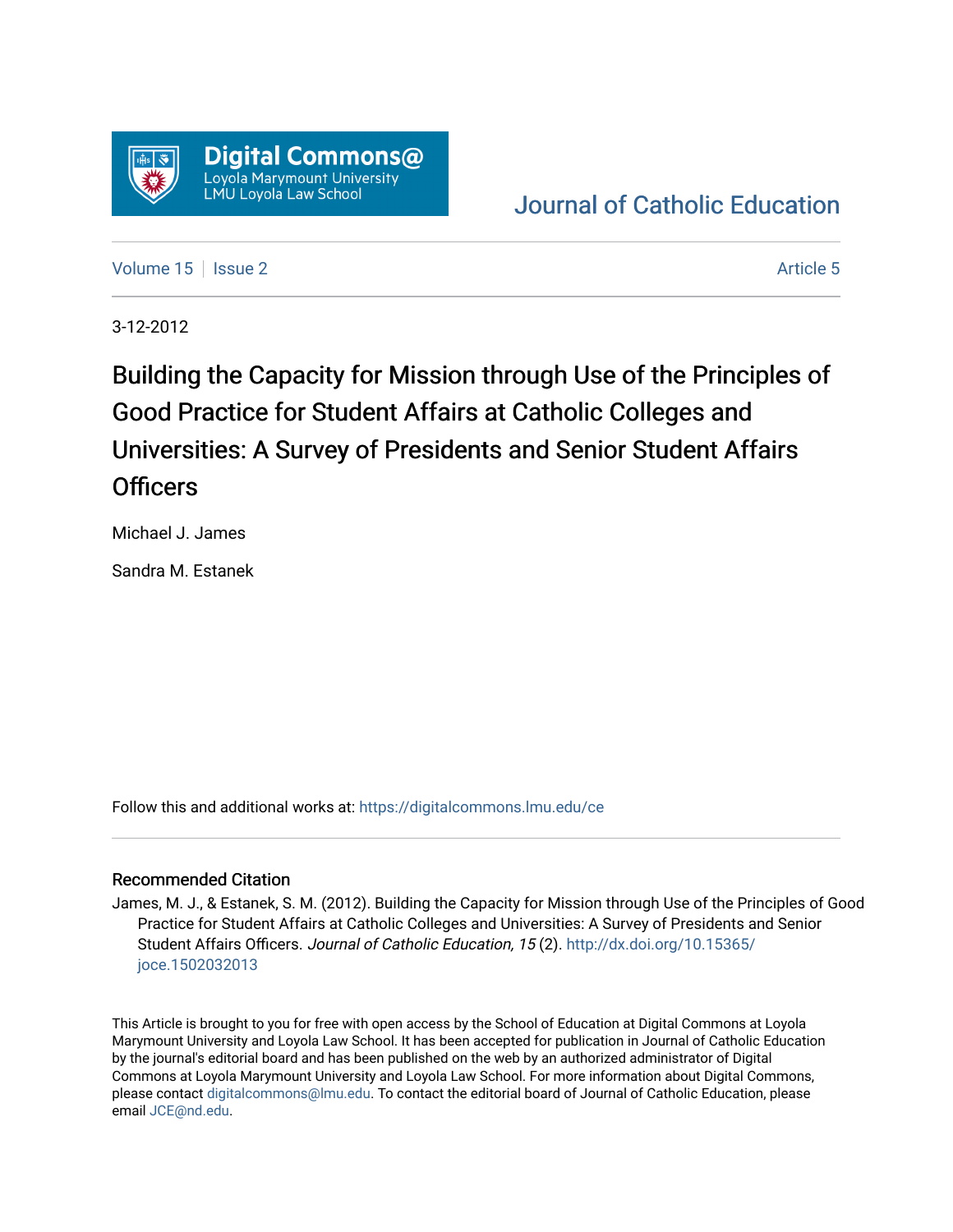# **Building the Capacity for Mission through Use of the**  *Principles of Good Practice for Student Affairs at Catholic Colleges and Universities***: A Survey of Presidents and Senior Student Affairs Officers**

Michael J. James Boston College, Massachusetts Sandra M. Estanek Canisius College, New York

*Dialogue about Catholic identity has been taking place at American Catholic colleges and universities since the publication of Ex Corde Ecclesiae in 1990. That student affairs professionals do their work within the context of the mission of the university is a concept that has been accepted from the earliest stages of the establishment of student affairs as an independent profession in the beginning of the twentieth century. For the past 20 years, student affairs professionals at Catholic colleges and universities have been building their capacity for mission integration in a variety of professional development seminars and institutes, largely supported by the work of Catholic higher education associations and sponsoring religious communities, with the intention of increasing the presence and integration of the Catholic mission and religious charism at the institutions in which they work. The Principles of Good Practice for Student Affairs at Catholic Colleges and Universities are the latest mission-driven resource to be developed at a national level in support of the continuing efforts by student affairs professionals and others working at Catholic colleges and universities to build capacity for mission-driven work.*

*This article describes the development of The Principles as a mission-centered resource for student affairs professionals at Catholic colleges and universities. This article further presents the findings of a survey of presidents and senior student affairs officers (SSAOs) at Catholic colleges and universities in the United States and Canada regarding how The Principles are being utilized at their institutions to create mission-driven practices in student affairs work and to form missionknowledgeable student affairs professionals. This article concludes with a discussion about the efficacy of The Principles to be used in continuing efforts across the diversity of institutions that constitute Catholic higher education in productive and meaningful ways to build a culture of mission integrated institutions.*

*Catholic Education: A Journal of Inquiry and Practice*, Vol. 15, No. 2, March 2012, 140-159 © Trustees of Boston College.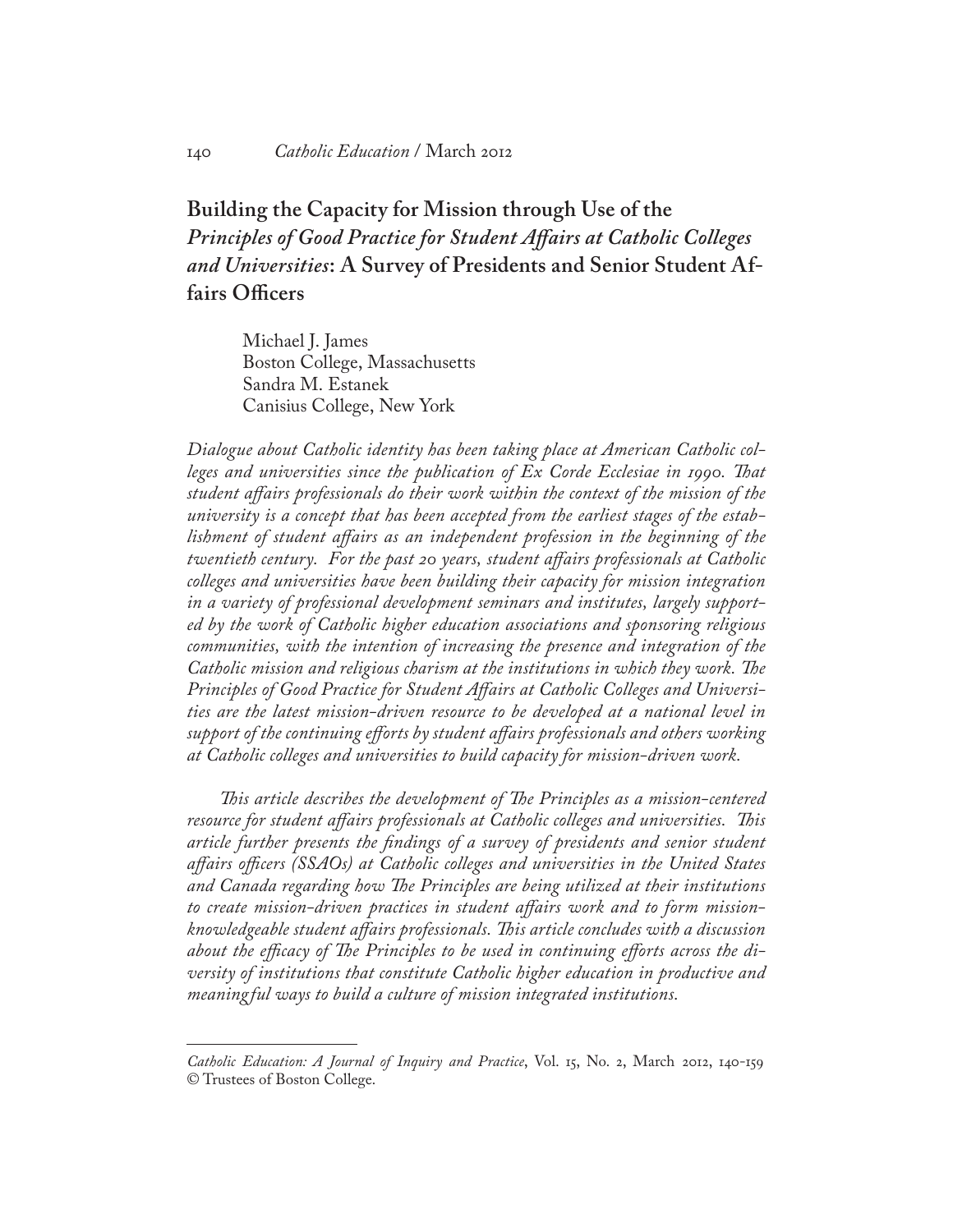Dialogue about Catholic identity has been taking place at American<br>Catholic colleges and universities since the publication of Ex Corde<br>Ecclesiae in 1990. In a variety of venues since 1990, student affairs pro-<br>fessionals Catholic colleges and universities since the publication of *Ex Corde Ecclesiae* in 1990. In a variety of venues since 1990, student affairs professionals who work at Catholic colleges and universities have discussed the implications of the characteristics of Catholic higher education expressed in *Ex Corde Ecclesiae* for their work. That student affairs professionals do their work within the context of the mission of the university is a concept that has been accepted from the earliest stages of the establishment of student affairs as an independent profession in the beginning of the twentieth century. This has been expressed in documents such as *The Student Personnel Point of View*  (American Council on Education, 1937, 1949), *A Perspective on Student Affairs* (American Council on Education & National Association of Student Personnel Administrators, 1987), *The Student Learning Imperative* (American College Personnel Association, 1996), and *Learning Reconsidered* (Keeling, 2006). These documents provided the foundation in student affairs practice and theory for a collaborative and peer-driven project that resulted in the development of the *[Principles of Good Practice in Student Affairs at Catholic Colleges and Universi](http://www.bc.edu/content/bc/schools/lsoe/cce/highered/research/jcr%3acontent/content/download/file.res/Principles%20of%20Good%20Practice%20in%20Student%20Affairs%20at%20Catholic%20Colleges%20and%20Universities.pdf)[ties](http://www.bc.edu/content/bc/schools/lsoe/cce/highered/research/jcr%3acontent/content/download/file.res/Principles%20of%20Good%20Practice%20in%20Student%20Affairs%20at%20Catholic%20Colleges%20and%20Universities.pdf)* (referred to hereafter as *The Principles*; Estanek & James, 2007). For the past 20 years, student affairs professionals at Catholic colleges and universities have been building their capacity for mission integration in a variety of professional development seminars and institutes, largely supported by the work of Catholic higher education associations and sponsoring religious communities, with the intention of increasing the presence and integration of the Catholic mission and religious charism at the institutions in which they work. *The Principles* are the latest mission-driven resource to be developed at a national level in support of the continuing efforts by student affairs professionals and others working at Catholic colleges and universities to build capacity for missiondriven work.

This article describes the development of *The Principles* as a mission-centered resource for student affairs professionals at Catholic colleges and universities. This article further presents the findings of a survey of presidents and senior student affairs officers (SSAOs) at Catholic colleges and universities in the United States and Canada regarding how *The Principles* are being utilized at their institutions to create mission-driven practices in student affairs work and to form mission-knowledgeable student affairs professionals. This article concludes with a discussion about the efficacy of *The Principles* to be used in continuing efforts across the diversity of institutions that constitute Catholic higher education in productive and meaningful ways to build a culture of mis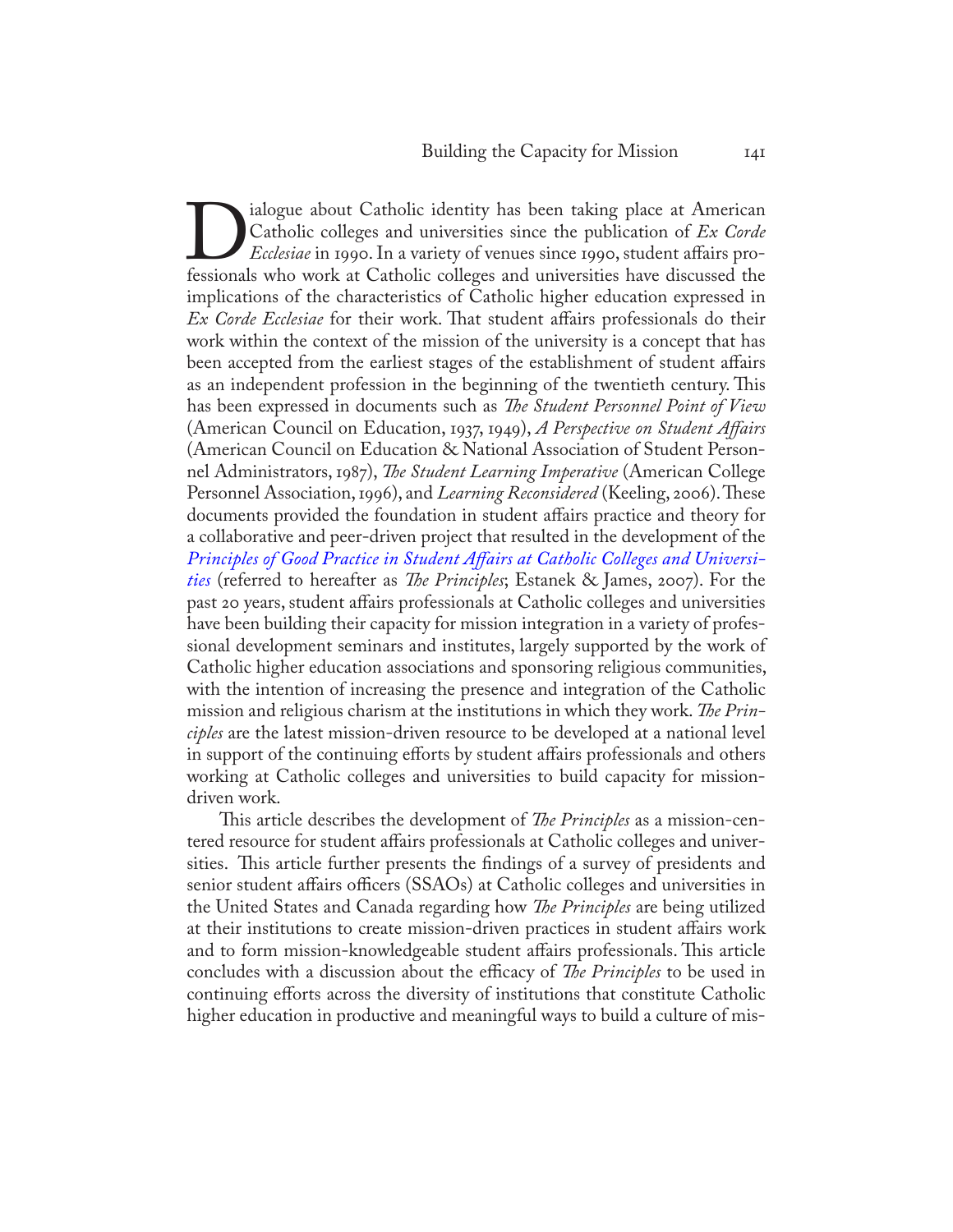sion integrated institutions.

#### **Capacity Building and Mission**

The term *capacity building* originated in the context of international economic development. The concept was first utilized by the United Nations Development Programme (UNDP) in 1991. It changed the focus of how to think about economic development from an emphasis on the advice and expectations coming from outside experts from developed nations to an emphasis on the process of "creat[ing] an enabling environment" in developing nations that entailed a "long term, continuing process in which all stakeholders participate" (UNDP, 1991). Most recently, the UNDP defined capacity building as "activities that bring about transformation that is generated and sustained over time from within" (UNDP, 2009, p. 5.).

The term has come to be used in other contexts as well, particularly in the literature on improving the effectiveness of not-for-profit organizations. Sobeck and Agius (2007) defined capacity building in this context as providing "training, technical assistance, and other resources to achieve the mission" (p. 237). The concept also has come to be associated with evaluation and assessment for the purposes of organizational effectiveness and accountability (De Vita & Fleming, 2001).

In the context of this paper, the concept of capacity building is useful in describing the process in which student affairs professionals who work at Catholic colleges and universities have been engaging since the publication of *Ex Corde Ecclesiae* ( John Paul II, 1990). To paraphrase the definitions above, for the past 20 years student affairs professionals who work at Catholic institutions have been engaging collaboratively in activities that better enable them to contribute to the mission of their respective institutions. It is important to understand the implementation of *The Principles* as one of a number of strategic mission-building efforts in an ongoing process to enrich student affairs in Catholic higher education.

#### **Building the Capacity for Mission-Driven Student Affairs**

The publication of *Ex Corde Ecclesiae* ( John Paul II, 1990) initiated widespread discussions on American Catholic college and university campuses about the institutions' "Catholic identity." Those initial discussions often focused on the faculty and academic affairs and did not include discussions of student life or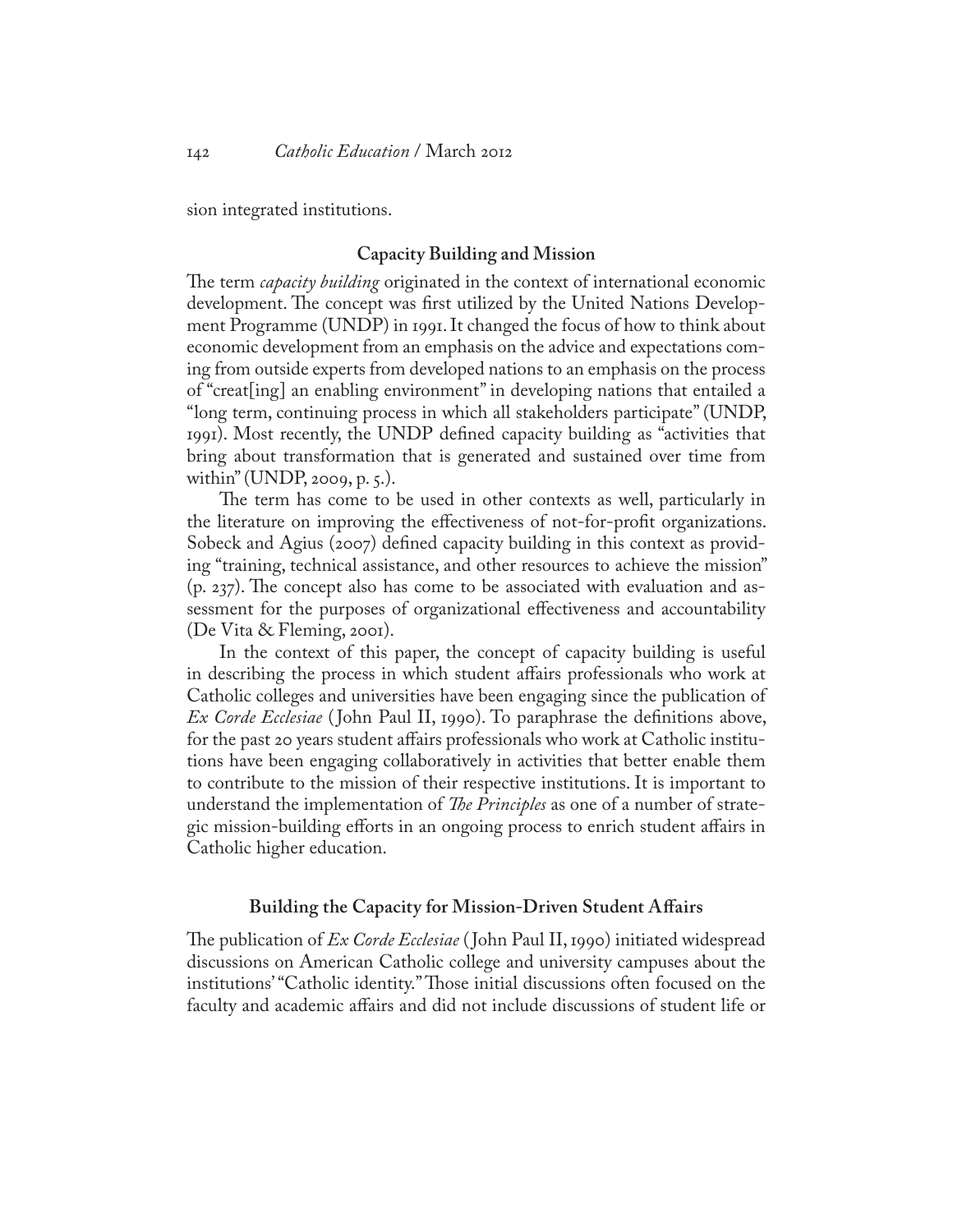the role of student affairs professionals, although the implications of *Ex Corde Ecclesiae* for student affairs were understood (Estanek & Larrey, 1998; Salmi, 2003). In a mixed method study of SSAOs at Catholic colleges and universities, Estanek (1996) found that presidents, senior academic officers, and student affairs staff members all looked to the SSAO to integrate the Catholic identity of the institution with student life. Hirt (2006) has called this role interpreter: "Their role entails explicating the purpose of student affairs to institutional leaders and faculty, elucidating student affairs professional practice and the religious tenets of the campus, and translating the role of student affairs into a sectarian context" (p. 39). Estanek (1996) found that the SSAOs understood this role but struggled to affect this integration of student affairs and Catholic identity because they believed that they did not know enough about the Catholic tradition. The majority of SSAOs were, and still are, lay men and women who were trained in student affairs at secular institutions (Estanek, 1996; Renn & Jessup-Anger, 2008; Schaller & Boyle, 2006). Although the majority of the SSAOs were Catholic, they did not have sufficient knowledge and formation to assist them in their role of interpreter of the Catholic identity of the institution in the realm of student life. Nor did they have somewhere to go to learn. The Jesuit Association of Student Affairs Professionals ( JASPA), founded in 1954, provides this opportunity for student life professionals who work at the 28 Jesuit institutions, but there was no similar opportunity for professionals at other nearly 200 Catholic colleges and universities.

In 1995, the Institute for Student Affairs at Catholic Colleges (ISACC) was founded to provide such an opportunity for learning, formation, and integration for student affairs professionals at all Catholic colleges and universities (Estanek & Larrey, 1998). Funded in part by the Lilly Endowment, ISACC was a five-day summer program for teams of student affairs professionals, including the SSAO. The fourfold purpose of ISACC was,

1) to learn about the Catholic intellectual tradition; 2) to network with colleagues at Catholic institutions across the nation and internationally; 3) to discuss how to ground student affairs practice in Catholic identity; and 4) to apply this understanding to practical concerns on campus. (Estanek & Larrey, 1998, p. 51)

ISACC summer programs were held from 1996-1999. After four years, over 220 student affairs professionals from 59 Catholic colleges and universities had attended the institute. Instead of continuing ISACC, the Association for Student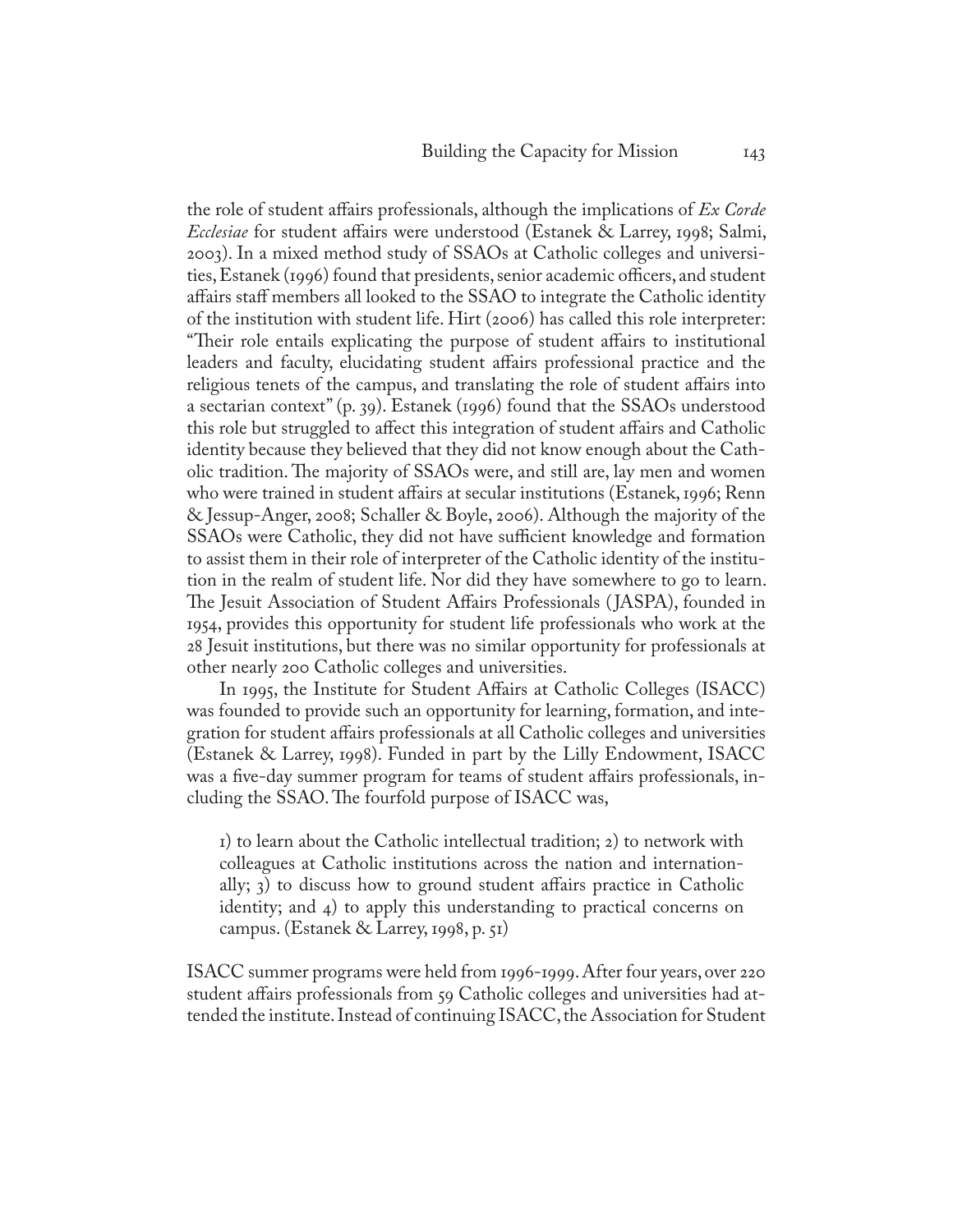Affairs at Catholic Colleges and Universities (ASACCU) was founded in 1999 and an annual conference replaced the annual ISACC institute in the summer.

Ten years later, in 2010, over 150 Catholic colleges and universities in the United States and Canada are members of ASACCU (Gallagher, 2010). ASACCU is an independent organization, but it is affiliated with the Association of Catholic Colleges and Universities (ACCU). It regularly collaborates with the JASPA, and many Jesuit institutions are members of both organizations. Hence, over the past 15 years, an effective network for student affairs professionals in Catholic higher education has been created for those who wish to participate.

In a follow-up study of SSAOs, Estanek (2005) found the respondents to be more comfortable with their roles as "interpreters" than the respondents had been in 1996. The sense of isolation that had been evident in the 1996 study was gone. The 2005 study found that SSAOs were more confident of their knowledge of the Catholic intellectual tradition. The study also found that the majority of student affairs professionals regularly discussed how their work is connected to the Catholic identity of the institution, with over 91% of respondents indicating they had conversations at least once per semester or more frequently. This differed greatly from the 1996 study where the common findings were that Catholic identity was not discussed. As a result of the professional networks that had been created for student affairs officers since the 1996 study, these professionals were no longer on their own to interpret the Catholic identity of the institution. However, Estanek's (2005) follow-up study revealed that the specific approaches and strategies for mission interpretation were idiosyncratic to the resources and collaborative leadership between SSAOs and their presidents.

By 2005, the necessity for and possibility of a more widely agreed upon and public framework became evident. The very diversity of Catholic higher education that made adopting general principles difficult made doing so necessary. Some analysts, such as Morey and Piderit (2006), were critical of student life at most Catholic institutions and offered both analysis and proposals to address student culture on campus. It became increasingly clear that others would define the framework for understanding and evaluating student life at Catholic colleges and universities if the practitioners themselves did not do so. This is consistent with the "capacity building" framework. The perspectives of "outside experts" such as Morey and Piderit can be useful; however, lasting change will come from the long-term development of an "enabling environment" by the student affairs professionals themselves.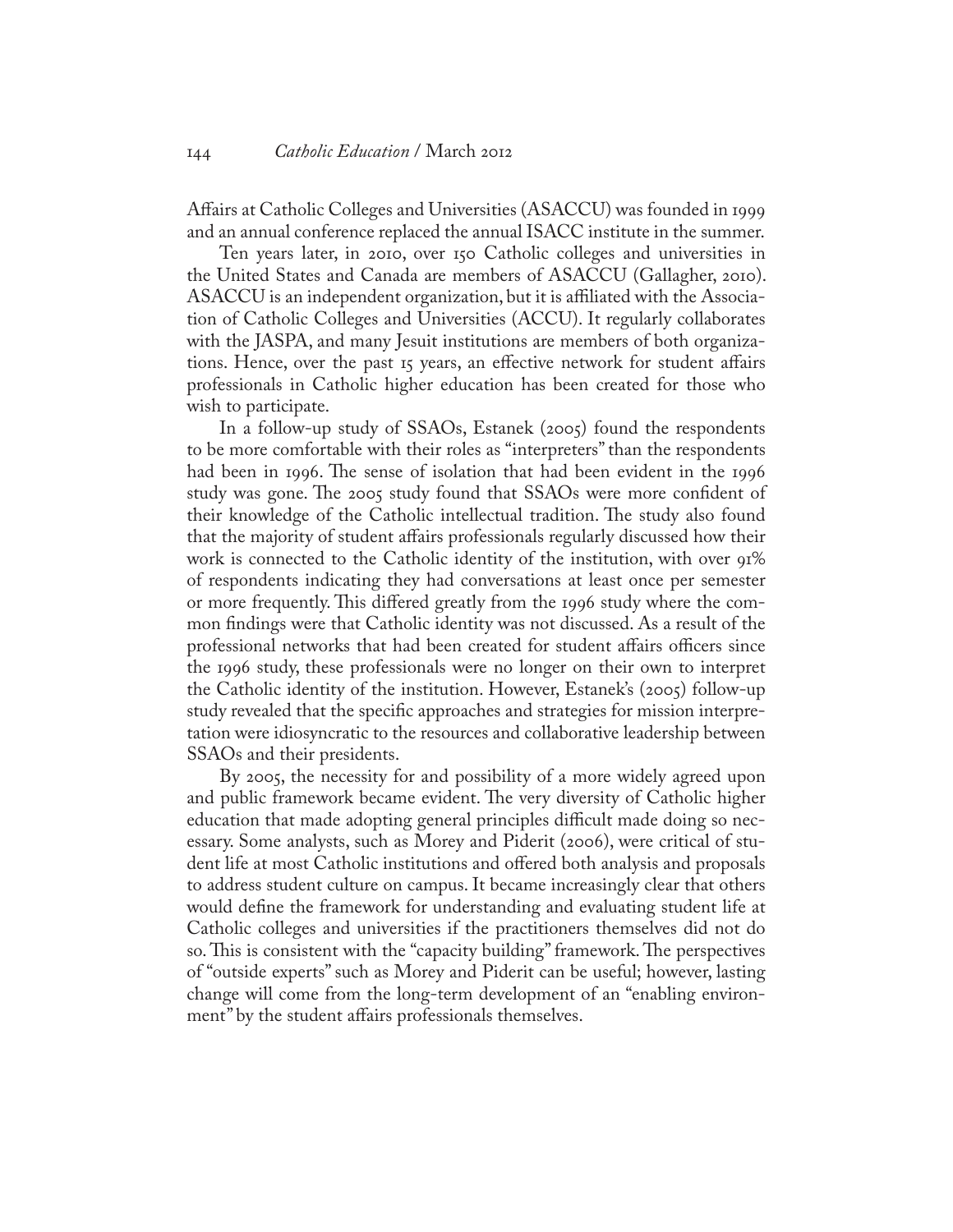The need to demonstrate and assess the relationship of student life to the mission of the institution also was increasingly recognized by accrediting bodies (Estanek, James, & Norton, 2006). This need became evident as well during the first Rome Seminar, which was sponsored by the ACCU in 2005 as "an opportunity for leaders of Catholic colleges and universities in the United States to dialogue with Vatican officials" (Estanek & James, 2007). Fifteen years after the initial discussions of *Ex Corde Ecclesiae* ( John Paul II, 1990) focused primarily on the academic life of the institution, the question of how to demonstrate and assess the contribution of student life programs and policies to the Catholic mission of the institution was raised at a meeting held at the Vatican during the seminar. The necessity of having a document such as *The Principles* became clear.

# **The** *Principles of Good Practice for Student Affairs at Catholic Colleges and Universities*

*The Principles* (Estanek & James, 2007) emerged organically as a next logical step in this history. The document represents "the ideals, challenges, expectations, and aspirations of student affairs professionals who work at Catholic colleges and universities" (p. 2). The purpose is to "provide a framework for reflection and conversation, planning, staff development, and assessment for student affairs professionals who work at Catholic colleges and universities" (Estanek & James, 2007, p. 6). The document borrowed the general framework of "principles" from a 1996 document published jointly by the two major student affairs organizations, the American College Personnel Association (ACPA) and the National Association of Student Personnel Administrators (Blimling & Whitt, 1999), which would be familiar to student affairs professionals.

The development of a document was authorized by the leadership groups of the ACCU, the ASACCU, the Association of Jesuit Colleges and Universities (AJCU), and the JASPA in meetings in 2006. A foundation grant was secured to support the project. A diverse group of writers from across Catholic higher education and student affairs assembled in November 2006 and wrote the first draft.

The draft was discussed at the national meetings of the three organizations in 2007. At the meeting of the ACCU, the document was shared with presidents of Catholic institutions and their feedback was solicited. While the presidents would not be directly responsible for implementing *The Principles*,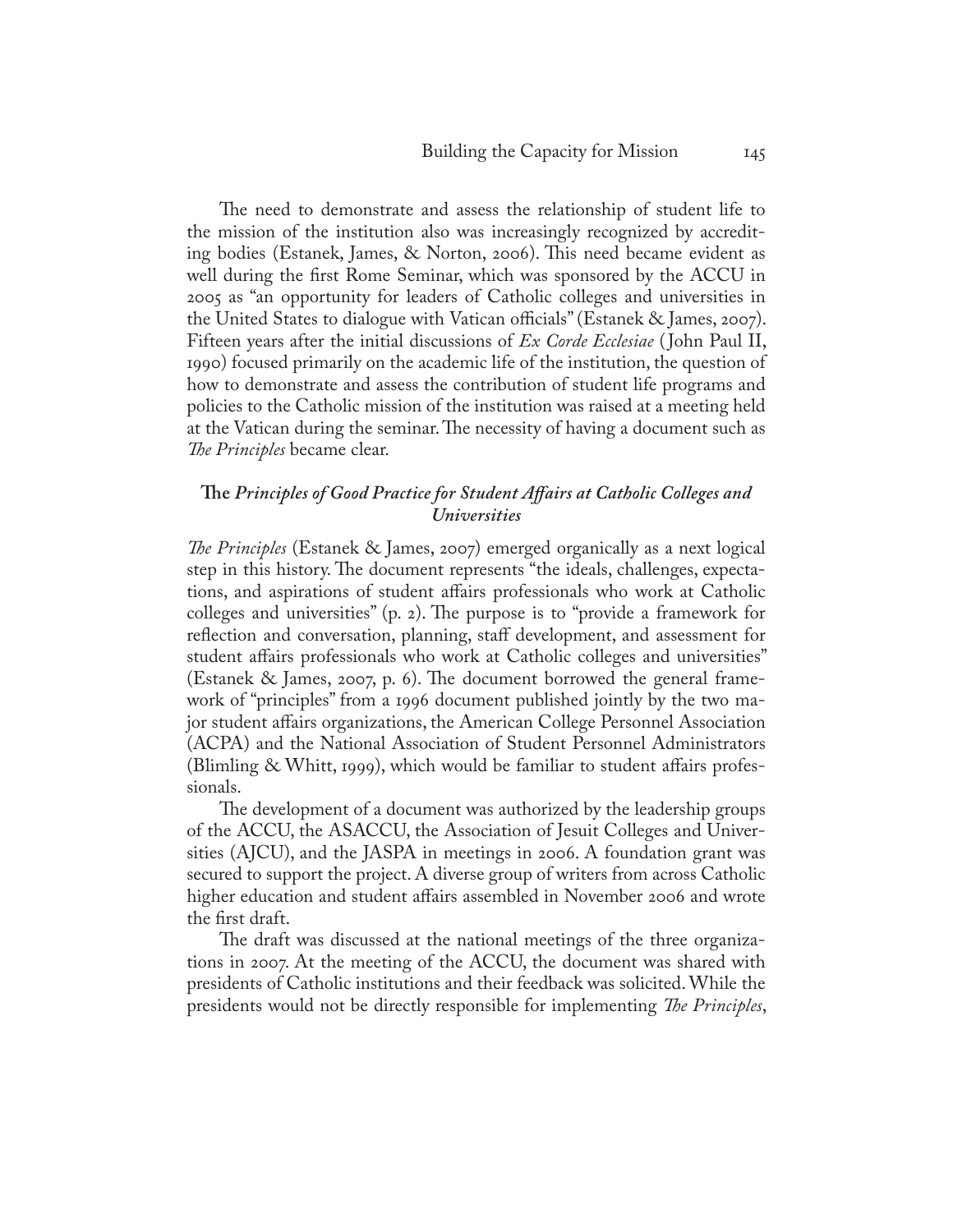their support for the initiative on their campuses was seen as essential. The document was shared at the national conferences of the ASACCU and at the JASPA to seek feedback from those persons who would be directly responsible for implementation, including the SSAO. The final version was approved and disseminated to all Catholic colleges and universities in the United States and Canada in December 2007.

At the core of the document are eight principles that characterize student affairs practice at Catholic colleges and universities (Estanek & James, 2007). *The Principles* state that good practice at Catholic colleges and universities:

1. Welcomes all students into a vibrant campus community that celebrates God's love for all.

2. Grounds policies, practices, and decisions in the teachings and living tradition of the Church. Builds and prepares the student affairs staff to make informed contributions to the Catholic mission of the institution.

3. Enriches student integration of faith and reason through the provision of co-curricular learning opportunities.

4. Creates opportunities for students to experience, reflect, and act from a commitment to justice, mercy, and compassion, and in light of Catholic social teaching to develop respect and responsibility for all, especially those most in need.

5. Challenges students to high standards of personal behavior and responsibility through the formation of character and virtues.

6. Invites and accompanies students into the life of the Catholic Church through prayer, liturgy, sacraments, and spiritual direction.

7. Seeks dialogue among religious traditions and with contemporary culture to clarify beliefs and fosters mutual understanding in the midst of tensions and ambiguities.

8. Assists students in discerning and responding to their vocations, understanding potential professional contributions, and choosing particular career directions. (pp. 2-4)

Following publication and dissemination in 2007, individual presentations focused on the articulation and application of the document have been given at the national meetings of the three sponsoring organizations, at workshops for groups of schools, and in consultations with individual campuses. Each of these venues provided an opportunity to share how *The Principles* were being utilized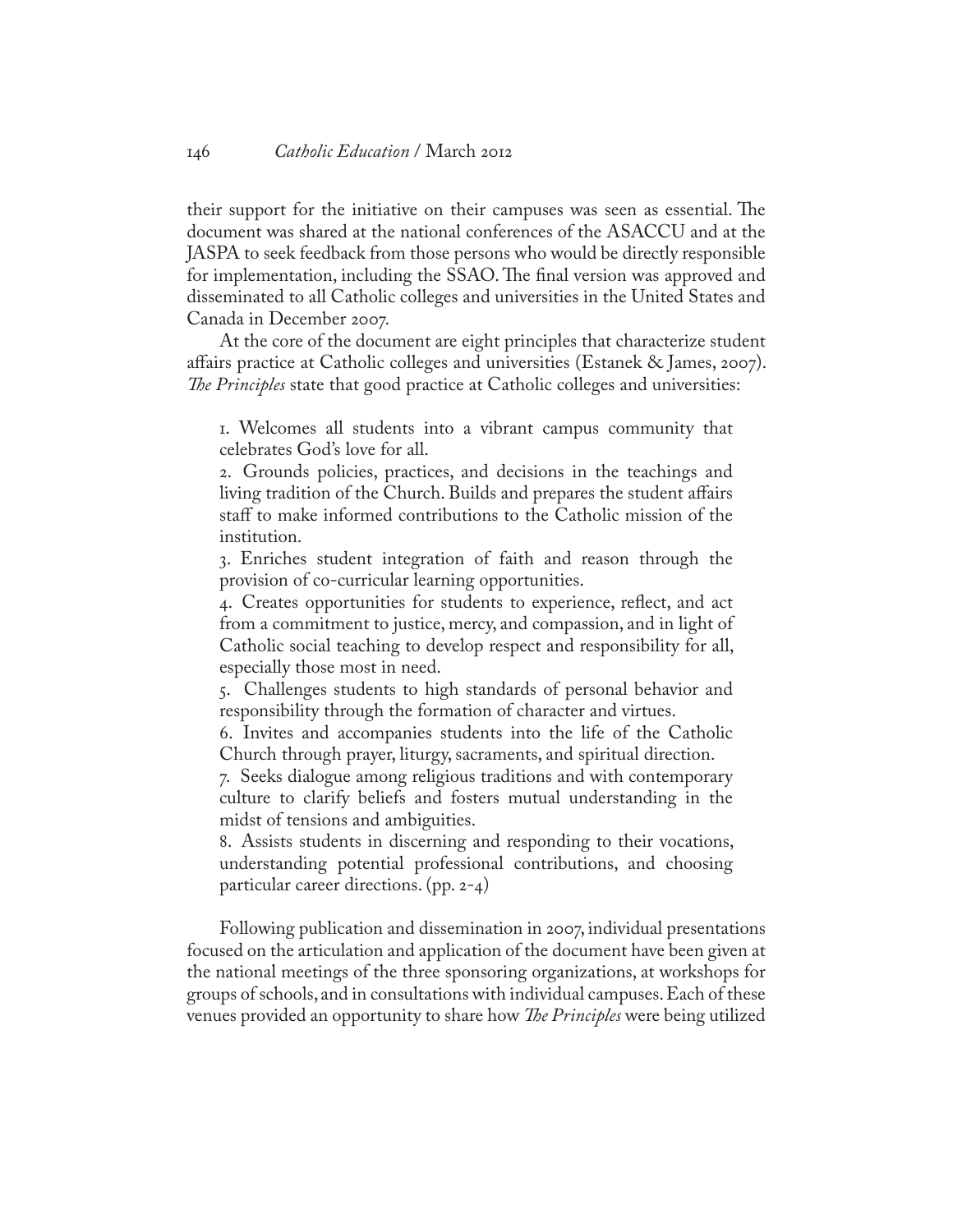on campus, again with the purpose of further increasing the capacity of student affairs professionals to contribute to the Catholic mission of their institutions.

# **Methodology**

During the past 3 years, individual colleges and universities have been implementing *The Principles* in a wide variety of ways. This is the first study to document detailed descriptions of the early stages of implementation of *The Principles* across Catholic colleges and universities in the United States and Canada. This study further offers an assessment regarding to what degree presidents and SSAOs of Catholic colleges and universities believe *The Principles* are an effective resource for building the institutional capacity for mission integration. Consequently, the purposes of this research are: 1) to identify the degree to which Catholic colleges and universities have utilized *The Principles*; 2) to learn how *The Principles* have been implemented; and, 3) to review the attitudes of presidents and SSAO's regarding the efficacy of *The Principles*. Preliminary results of the survey were used to inform the development of an assessment process or tool for *The Principles*.

#### **Instrumentation**

A [22-item electronic survey](http://www.bc.edu/content/bc/schools/lsoe/cce/highered/research/jcr%3acontent/content/download_1/file.res/Principles%20Survey%20-%20Presidents.pdf) for presidents and a [32-item survey for SSAOs](http://www.bc.edu/content/bc/schools/lsoe/cce/highered/research/jcr%3acontent/content/download_0/file.res/Principles%20SSAO%20Survey.pdf) were designed to address the research questions. The survey instrument items included both open-ended and pre-categorized responses for the SSAO's. The survey instrument for presidents included the same questions contained in the SSAO survey excluding the open-ended questions. The following areas of inquiry were used to collect data that could identify the degree of mission capacity building that has taken place at respondent institutions via an application of *The Principles*: the knowledge of *The Principles* by the president and SSAO; the source of knowledge of *The Principles* by the president and SSAO; applications and implementation of *The Principles* by the president and SSAO; and impressions of the president and SSAO regarding the usefulness of *The Principles* for mission integration and staff development. All survey respondents were anonymous.

#### **Participants**

A survey was sent to 183 presidents and 179 SSAOs at the Catholic colleges and universities that received *The Principles* in 2007. The same mailing list that was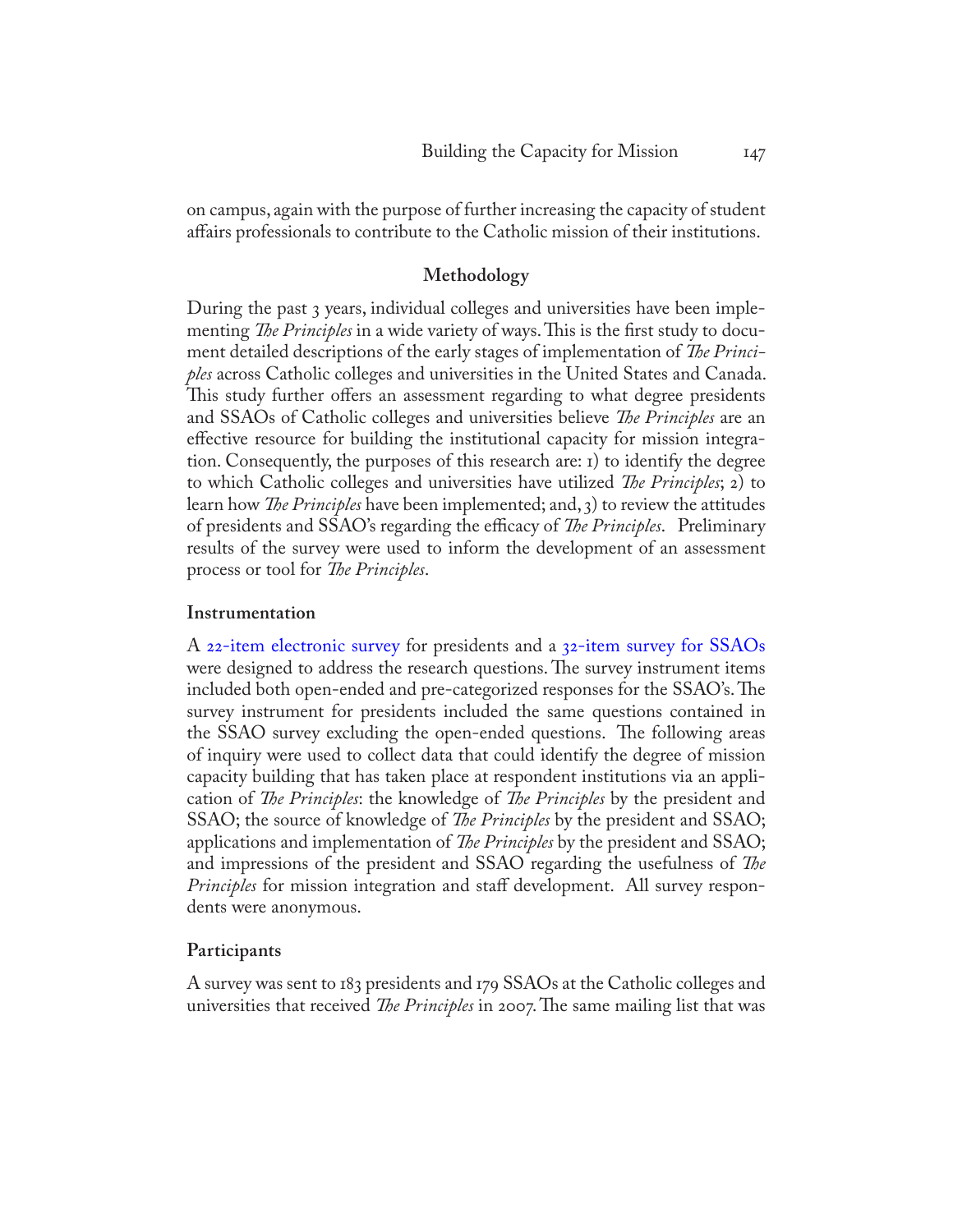used to distribute *The Principles* was used to develop the contact list and invitation to participate in the research. The email invitation contained an overview of the research, a hyperlink to the electronic questionnaire, and a consent form with instructions for its completion. Potential respondents received three rounds of requests to participate over the course of a 3-month period. Respondents were not given the option to complete a paper survey. The response rate for the presidents' survey was 33% (61 respondents). The response rate for the SSAOs survey was 48% (86 respondents). Survey data do not identify the specific institution, president, or SSAO. Findings from the survey are presented in aggregate percentages or represented by anonymous samples of responses to the open-ended questions.

#### **Analysis**

Data were analyzed by identifying respondent-reported evidence for the degree to which *The Principles* are being used by presidents and SSAOs as a resource for building mission capacity within the student affairs division. Additionally, the presidents and SSAOs responses were analyzed for evidence that *The Principles* were known to inform similar mission building activities across other units of the campus (i.e, faculty, trustees, students, and staff ). The capacity for mission building is measured by the degree to which *The Principles* have been used to inform and direct the following activities across campus units and constituencies: reflection, strategic planning, professional development, and assessment. Precategorized questions were tallied by percentages. All openended responses were analyzed employing a triangulated multi-reader process. Themes and categories emerged from the separate researcher readings. Common themes and interpretations were established through a process of manual text analysis.

## **Results**

#### **Knowledge of** *The Principles*

Ninety-seven percent of presidents and 98% of the SSAOs acknowledged having read *The Principles* booklet. Twenty-seven percent of presidents and 73% of SSAOs indicated having requested additional copies for campus distribution. Presidents learned about *The Principles* primarily through their participation in a discussion session and/or presentation session about *The Principles* at the 2006 and 2007 annual meetings of the ACCU. SSAOs learned about *The*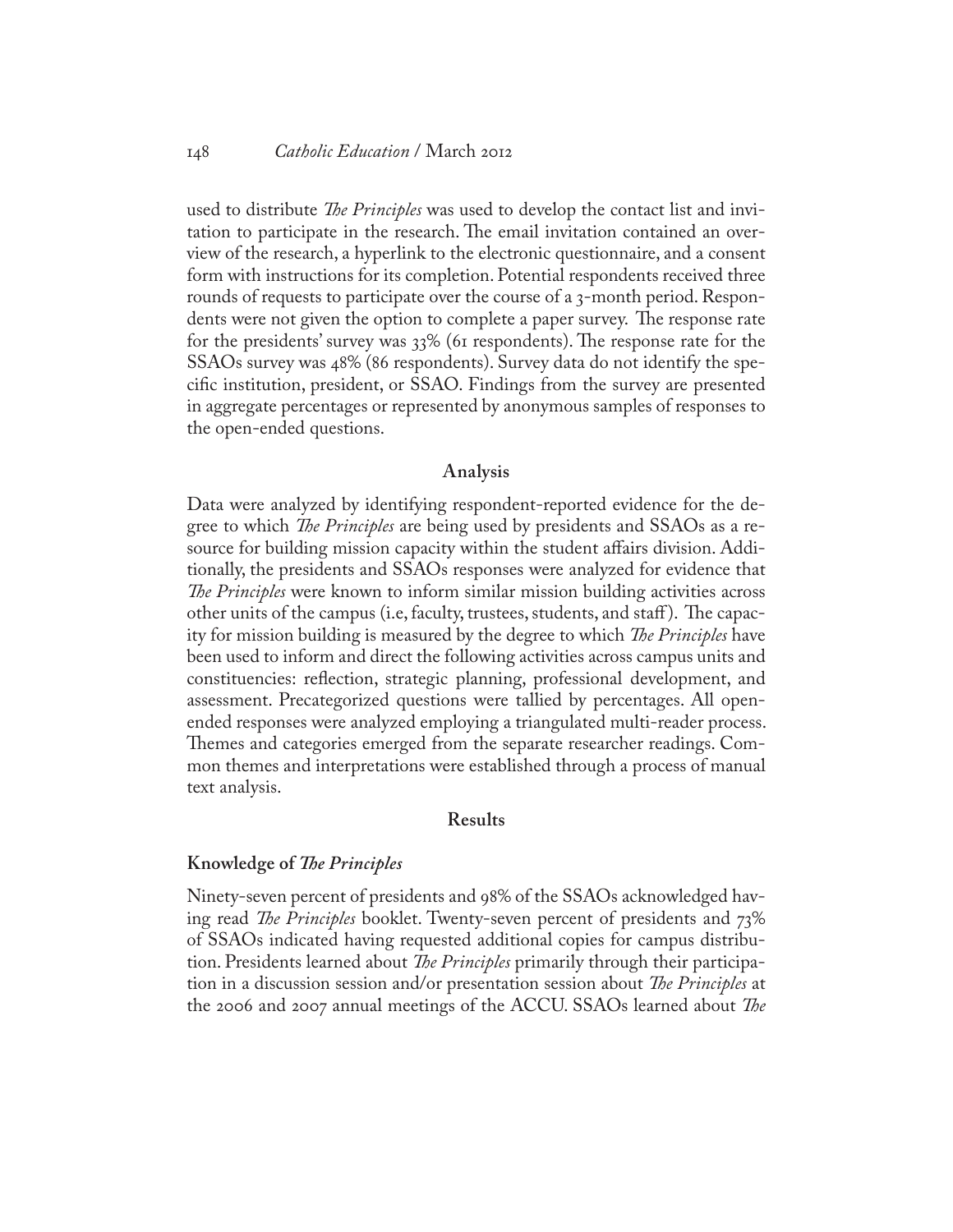*Principles* primarily through their participation in the annual meetings of the ASACCU and the JASPA, as well as through the national direct mailing of *The Principles* to SSAOs.

#### **Implementation of** *The Principles*

Nearly 60% of presidents reported having initially shared and engaged in discussion about *The Principles* with their SSAO. Twenty-seven percent of presidents reported sharing *The Principles* with their President's Cabinet (senior administrative officers reporting directly to the president), 25% had shared the document with the institution's senior mission officer, 22% had shared *The Principles* with the senior academic officer of the institution, and 12% had shared the document with their board of trustees.

Over 85% of SSAOs reported having initially shared and engaged in discussion about *The Principles* with the student affairs staff: 55% of SSAOs shared *The Principles* with their president while 33% engaged in a discussion about *The Principles* with their president; 27% shared and 16% discussed *The Principles* with the board of trustees; 27% shared and 25% discussed the document with the senior mission officer; 23% shared and 19% discussed *The Principles* with the senior academic officer; and 23% shared and 16% discussed them with student groups on campus.

#### **Outcomes of** *The Principles*

The data reported in this section of the research have to do with the degree to which *The Principles* have been used (indicated on a scale from not at all to significantly with a category of *I don't know*) to facilitate formal reflection, strategic planning, professional and student development, and assessment related to mission and identity across the following campus constituent groups: faculty; administrators; staff; students; alumni/ae; trustees; and, the sponsoring religious community. These uses of *The Principles* were suggested in the document itself.

**Reflection and conversation.** Over 52% of presidents reported that *The Principles* have been used to facilitate reflection and conversation at a moderate or significant level with administrators and staff across the campus. Twentyfive percent reported that the document has been used to facilitate reflection and conversation at a moderate or significant level with students, and over 60% reported that *The Principles* have been used minimally or not at all to facilitate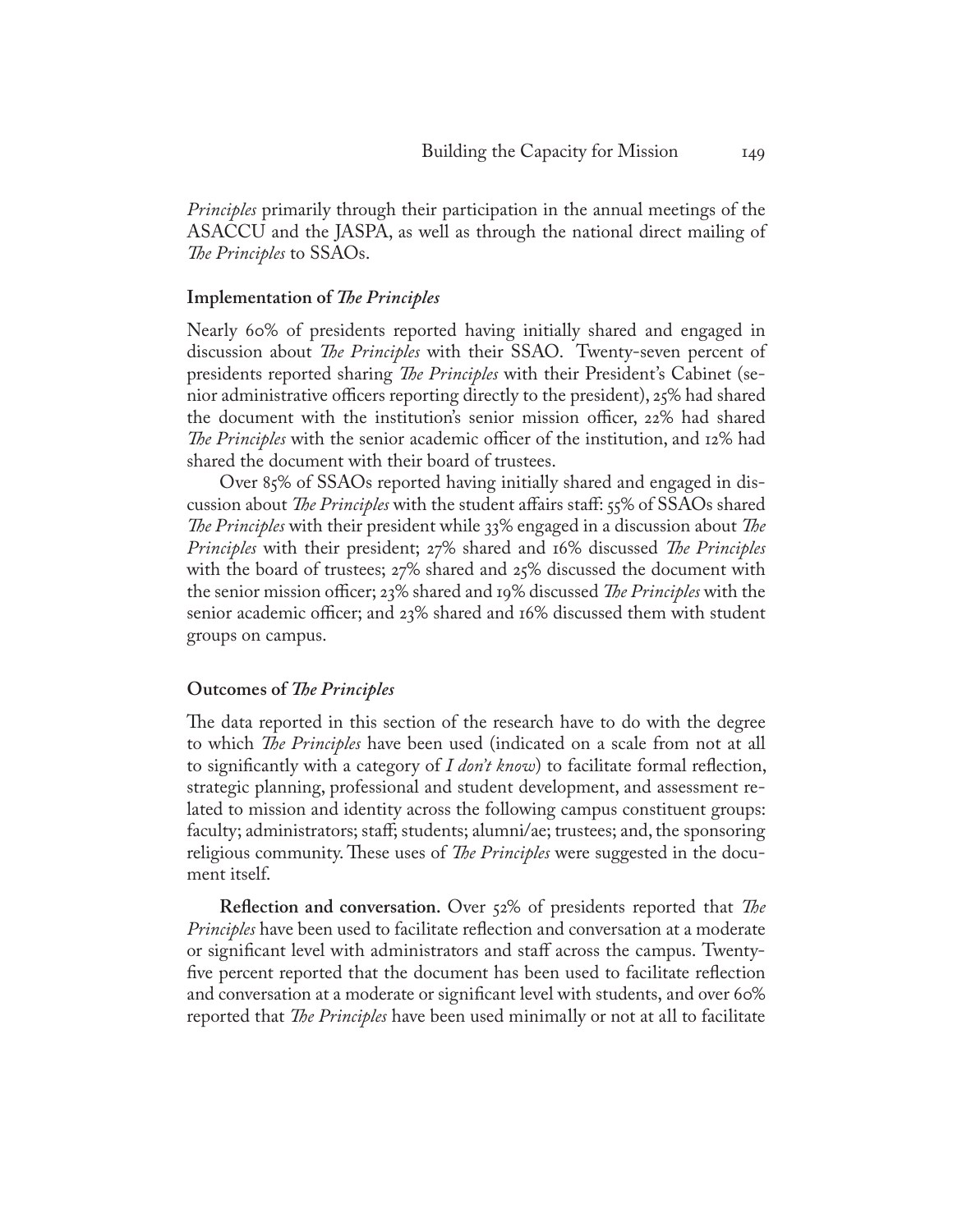reflection and conversation with faculty, alumni, trustees, and the sponsoring religious community.

Over 73% of SSAOs reported that *The Principles* have been used to facilitate reflection and conversation at a moderate or significant level with student affairs staff. For example, one SSAO reported,

It [*The Principles*] is embedded in all of our practices. We have our own principles document that highlights our practices and congruence with Catholic and Jesuit mission/identity within Student Affairs. *The Principles* document is regularly used in training and is presented at the board of trustees.

In another example, the target group for reflection and conversation about *The Principles* was the student development program directors. This SSAO stated,

Last year we devoted about 45 minutes at each of our monthly meetings to one of *The Principles*, and then a 90-minute summary of our work was presented at a divisional all-staff meeting. This year we are doing an in-depth focus on the individual principles that were identified as the most challenging for us.

Over 26% of SSAOs reported that *The Principles* have been used to facilitate reflection and conversation at a moderate or significant level with administrators, and over 25% reported that *The Principles* have been used to facilitate reflection and conversation at a moderate or significant level with students. Over 60% of SSAOs reported that *The Principles* have been used to facilitate reflection and conversation at a minimal level or not at all with faculty, administrators, students, alumni/ae, and trustees.

**Strategic planning.** Over 33% of presidents reported that *The Principles* have been used in strategic planning at a moderate or significant level with administrators and staff across the campus, while over 60% reported that *The Principles* have been used minimally or not at all in strategic planning with faculty, students, alumni, trustees, and the sponsoring religious community.

Sixty-six percent of SSAOs reported *The Principles* have been used in strategic planning at a moderate or significant level with student affairs staff. A number of SSAOs described specifically how *The Principles* play a role in their strategic planning processes. For example, one SSAO described the methods of strategic planning for which *The Principles* were utilized: "in student affairs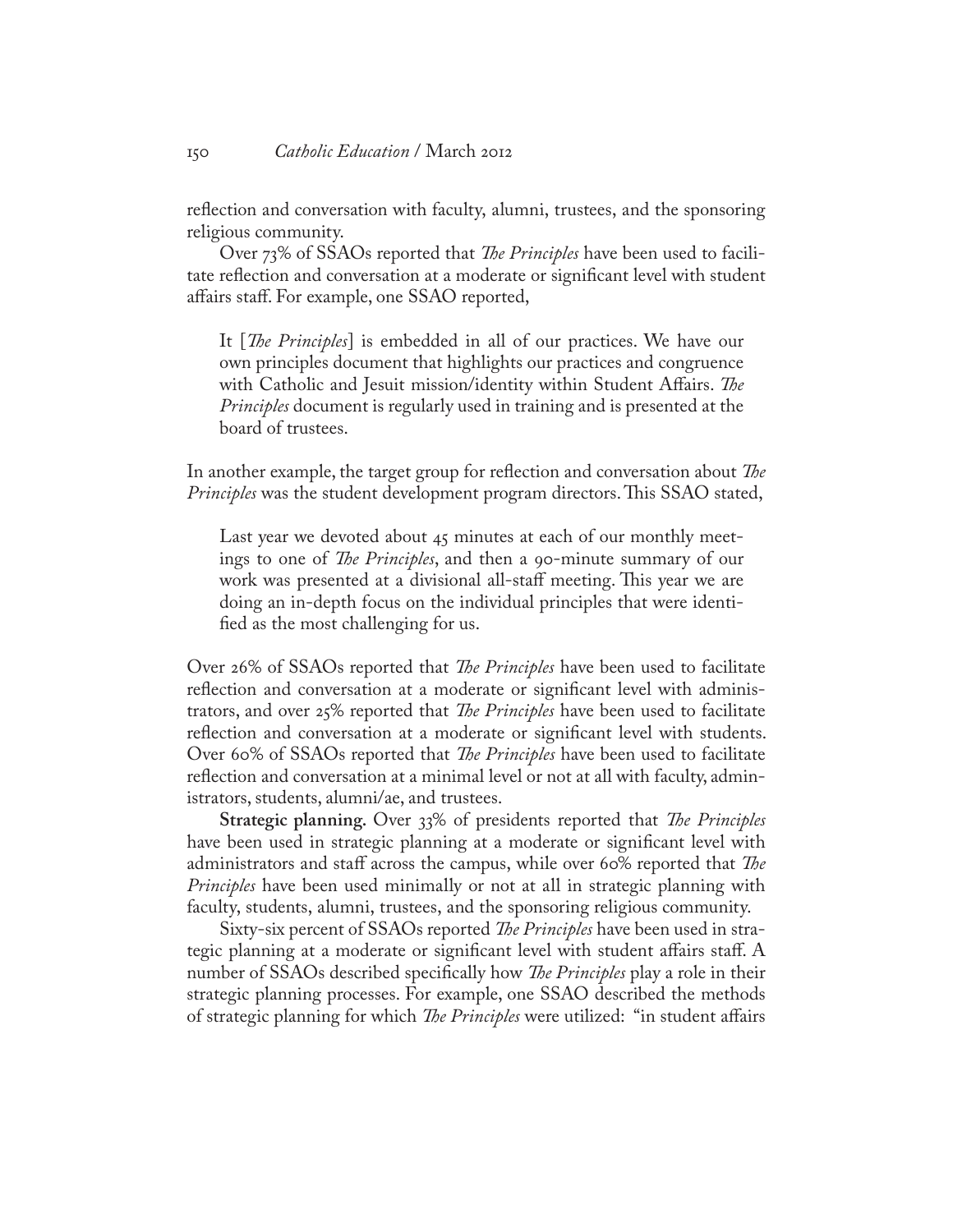we have connected them [*The Principles*] to our strategic priorities, and also to our learning outcomes for student affairs. We use them as a foundation and guide for yearly objectives, and new initiatives." Another SSAO reported that "the SSAO keeps *The Principles* in mind when setting priorities for the budget, when hiring professionals, and when developing programs." According to another SSAO, "[*The Principles*] are integrated into departmental and division planning processes, documents, status reporting, assessments, and companion implementation plans." Yet another reported,

We have used the discernment item number eight [Assist students in discerning and responding to their vocations, understanding potential professional contributions, and choosing particular career directions] most often for coordinating programs within the students affairs division, especially with career counseling and multicultural affairs.

Over 70% of SSAOs reported that *The Principles* have been used minimally or not at all in strategic planning with faculty, administrators, students, alumni, and trustees.

**Professional and student development.** Over 50% of presidents reported that *The Principles* have been used moderately or significantly for the professional development of staff, 33% reported that the document has been used moderately or significantly for the professional development of administrators and students, and over 60% reported that *The Principles* have been used minimally or not at all for the professional development with the faculty, alumni/ ae, trustees, and the sponsoring religious community.

Sixty-three percent of SSAOs reported that *The Principles* have been used moderately or significantly for the professional development of the student affairs staff. SSAOs described how the document has been utilized in a variety of professional development settings and activities. For instance, one SSAO explained that *The Principles* were used at their annual retreat: "We have looked at each principle and discussed as a staff what it means and how does it influence what we do? We have also taken each principle and developed a staff activity as part of the discussion." Another SSAO offered that the division of student affairs at this institution utilized *The Principles* at an annual staff planning day as well as for Brown Bag lunch conversations, and the process to develop divisional goals. This SSAO further noted that,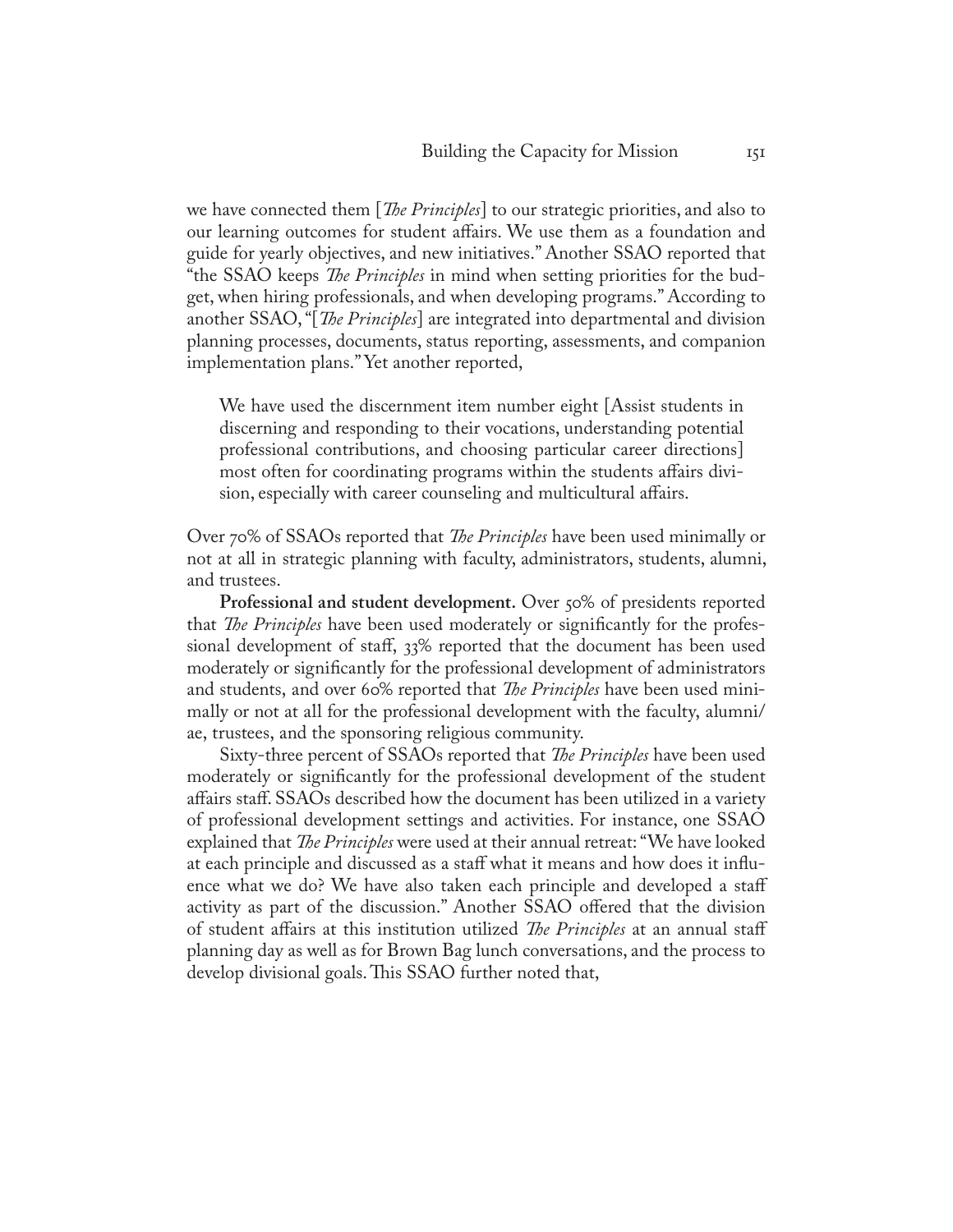Just last week we discussed how we could use *The Principles* document for new staff orientation and staff development more directly. Our hope is to use this document as one of the primary texts in our staff orientation and development planning and include it in all professional position expectations, and performance evaluations. We will use it in staff training, in staff resource manuals, for departmental programs, services and targeted intentional programming initiatives.

Over 70% of SSAOs reported that *The Principles* have been used minimally or not at all for the professional development with the faculty, administrators, staff, students, alumni/ae, and trustees.

**Mission assessment.** Thirty-four percent of presidents responded that *The Principles* have been used moderately or significantly in the assessment of mission and identity with staff, 25% responded they have been used moderately or significantly in the assessment of mission and identity with administrators, and over 55% responded that *The Principles* have been used minimally or not at all in the assessment of mission and identity with administrators, students, and the sponsoring religious community. Over 70% of presidents responded that *The Principles* have been used minimally or not at all in the assessment of mission and identity with faculty, alumni/ae, and trustees.

Thirty-eight percent of SSAOs responded that *The Principles* have been used moderately or significantly in the assessment of mission and identity with student affairs staff. Among the 38% of SSAOs who responded that *The Principles* have been used as an approach to mission assessment, some reported that the document has been used in annual performance reviews.

Another SSAO stated that, "Due to our outcomes based approach, we are developing a department-wide assessment piece using *The Principles*. Currently, we have developed the assessment piece [informed by *The Principles*] for ministry and residence life." A politically astute SSAO acknowledged that "this [assessment] is a delicate issue since we want to stay away from some "score" to express these [mission] themes. So, we are mapping *The Principles* against our work and strategic plan initiatives to identify strengths and gaps." This same SSAO went on further to say that, "this evaluation/assessment effort will shape planning and next steps with regard to program development, staff development, and more generally to our planning." Over 70% of SSAOs responded that *The Principles* have been used minimally or not at all in the assessment of mission and identity with faculty, administrators, staff, students, alumni/ae, and trustees.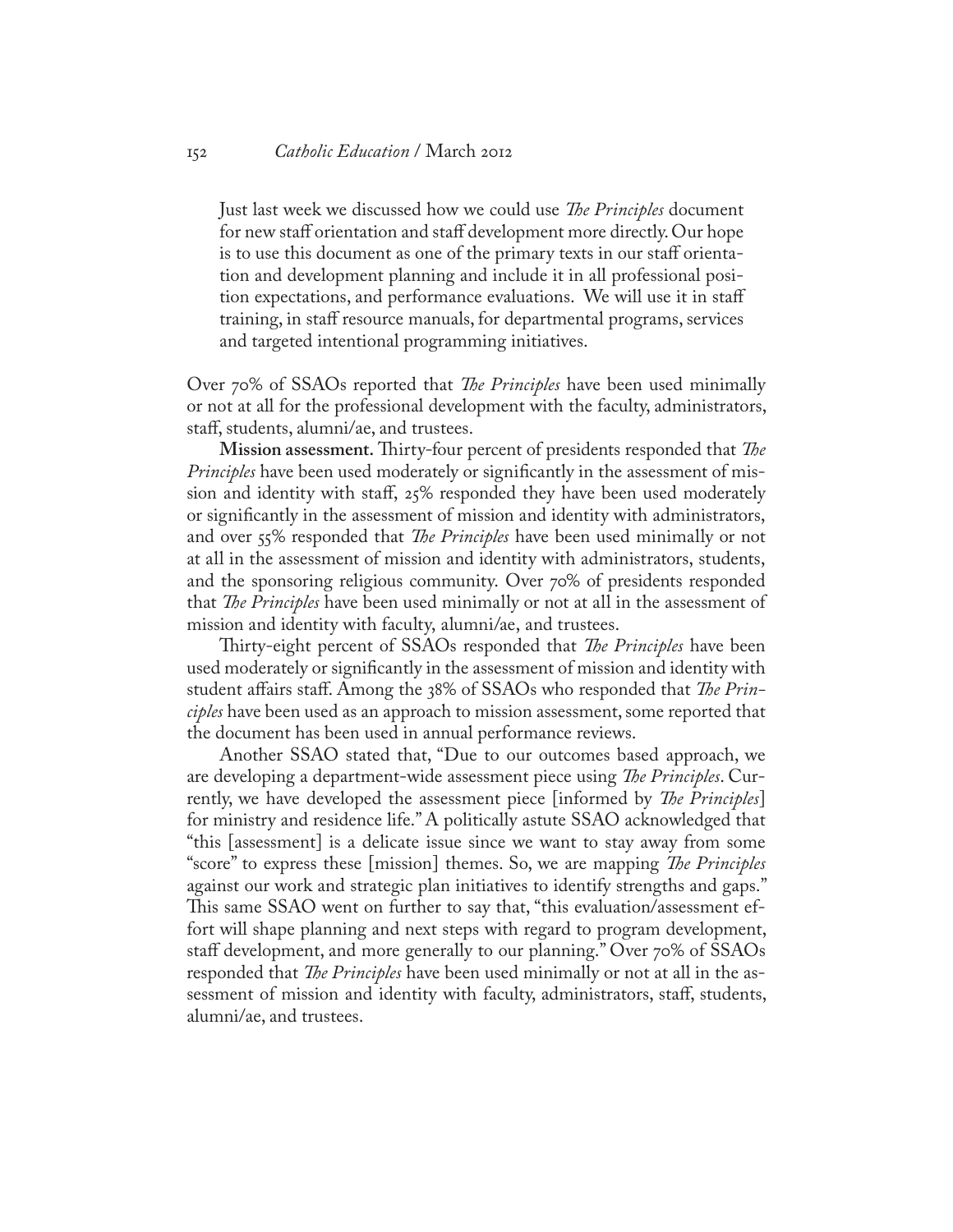#### **Efficacy of** *The Principles*

The data reported in this section of the research have to do with the degree to which *The Principles* could be or have the potential to be used (indicated on a scale from not at all to significantly with a category I don't know) to facilitate formal reflection, strategic planning, professional and student development, and assessment related to mission and identity across the following campus constituent groups: faculty; administrators; staff; students; alumni/ae; trustees; and, the sponsoring religious community.

**Reflection and conversation**. Over 80% of presidents indicated that *The Principles* could be used moderately or significantly for reflection and conversation with faculty, administrators, staff, and students, 74% indicated that the document could be used moderately or significantly for reflection and conversation with trustees, 55% indicated that *The Principles* could be used moderately or significantly with the sponsoring religious community, and 32% indicated that they could be used moderately or significantly with alumni/ae.

Ninety-seven percent of SSAOs indicated that *The Principles* could be used moderately or significantly for reflection and conversation with student affairs staff, over 80% reported that *The Principles* could be used moderately or significantly for reflection and conversation with administrators, staff, students and trustees, 60% indicated that the document could be used moderately or significantly for reflection and conversation with faculty, and 44% indicated that *The Principles* could be used moderately or significantly for reflection and conversation with alumni/ae. Not a single SSAO indicated that *The Principles* could not be used to some degree for reflection and conversation in all categories of campus constituents with the exception of a 5% response of not at all in the alumni/ae category.

**Strategic planning.** Over 70% of presidents indicated that *The Principles* could be used moderately or significantly for strategic planning with faculty, administrators, staff and trustees. Over 50% indicated that *The Principles* could be used moderately or significantly for strategic planning with students and the sponsoring religious community, and 33% indicated that *The Principles* could be used moderately or significantly for strategic planning with alumni/ae.

Ninety-three percent of SSAOs indicated that *The Principles* could be used moderately or significantly for strategic planning with the student affairs staff, over 70% indicated that *The Principles* could be used moderately or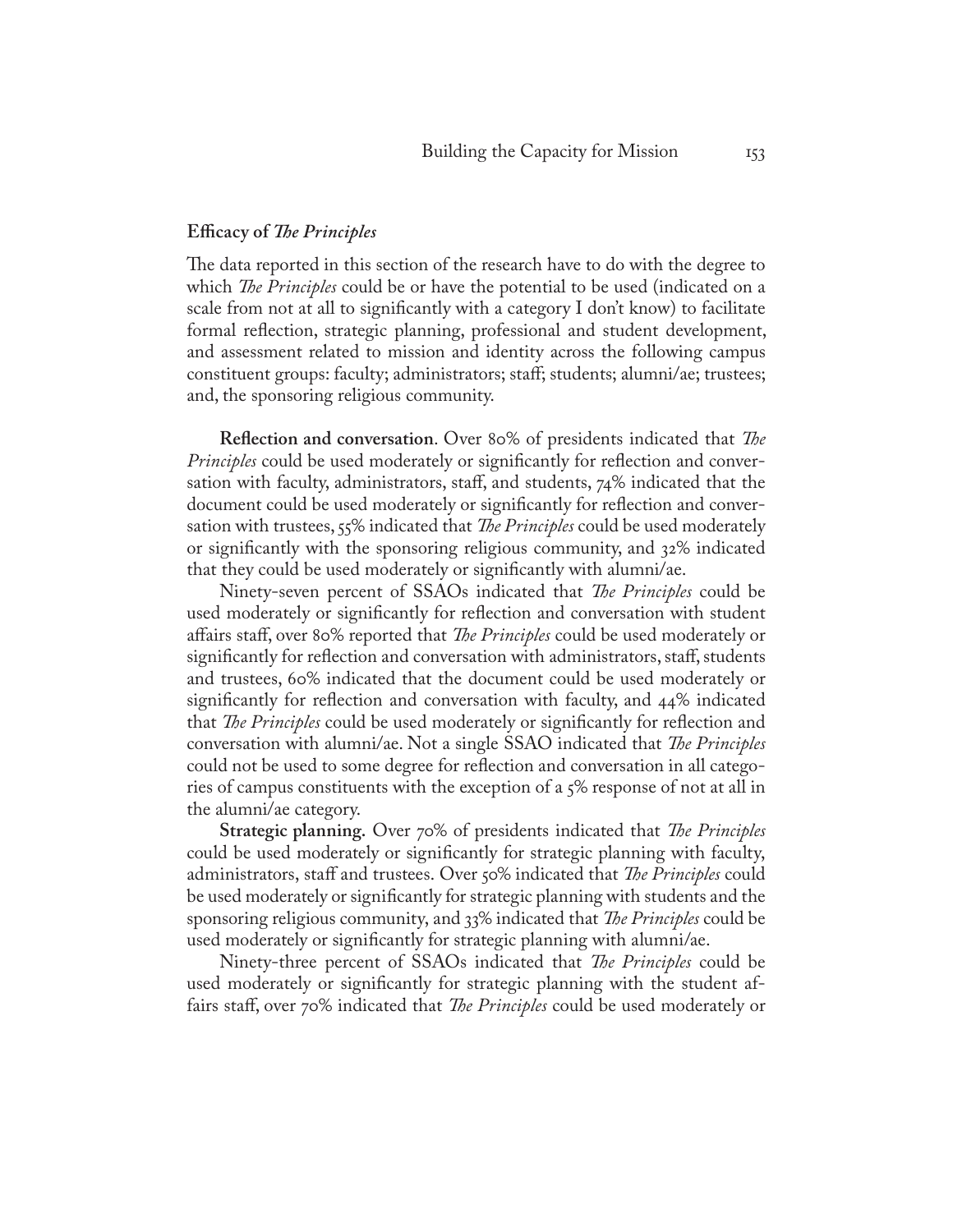significantly for strategic planning with administrators and students, over 60% indicated that the document could be used moderately or significantly for strategic planning with staff and trustees, 47% indicated that *The Principles* could be used moderately or significantly for strategic planning with faculty, and 38% thought they could be used moderately or significantly with alumni/ae.

**Professional and student development.** Over 76% of presidents indicated that *The Principles* could be used moderately or significantly for professional development with administrators, staff, and students, 66% indicated that they could be used moderately or significantly for professional development with faculty and trustees, and over 33% indicated that *The Principles* could be used moderately or significantly for professional development with alumni/ae and the sponsoring religious community.

Over 93% of SSAOs indicated that *The Principles* could be used moderately or significantly for the professional development of the student affairs staff, over 70% indicated that they could be used moderately or significantly for the professional development of administrators and students, over 60% indicated that *The Principles* could be used moderately or significantly for the professional development of staff and trustees, 51% indicated that the document could be used moderately or significantly for the professional development of faculty, and 37% agreed that they could be used moderately or significantly with alumni/ae.

**Mission assessment.** Over 70% of presidents indicated that *The Principles* could be used moderately or significantly for assessment with administrators and staff, over 50% indicated that they could be used moderately or significantly for assessment with faculty and students, over 40% indicated that the document could be used moderately or significantly for assessment with trustees and the sponsoring religious community, and 33% indicated that *The Principles* could be used moderately or significantly for assessment with alumni/ae.

Eighty-four percent of SSAOs indicated that *The Principles* could be used moderately or significantly for assessment with the student affairs staff, 61% indicated that *The Principles* could be used moderately or significantly for assessment with students, over 50% indicated that *The Principles* could be used moderately or significantly for assessment with administrators, staff, and trustees, 42% indicated that *The Principles* could be used moderately or significantly for assessment with faculty, and 30% agreed that they could be used moderately or significantly with alumni/ae.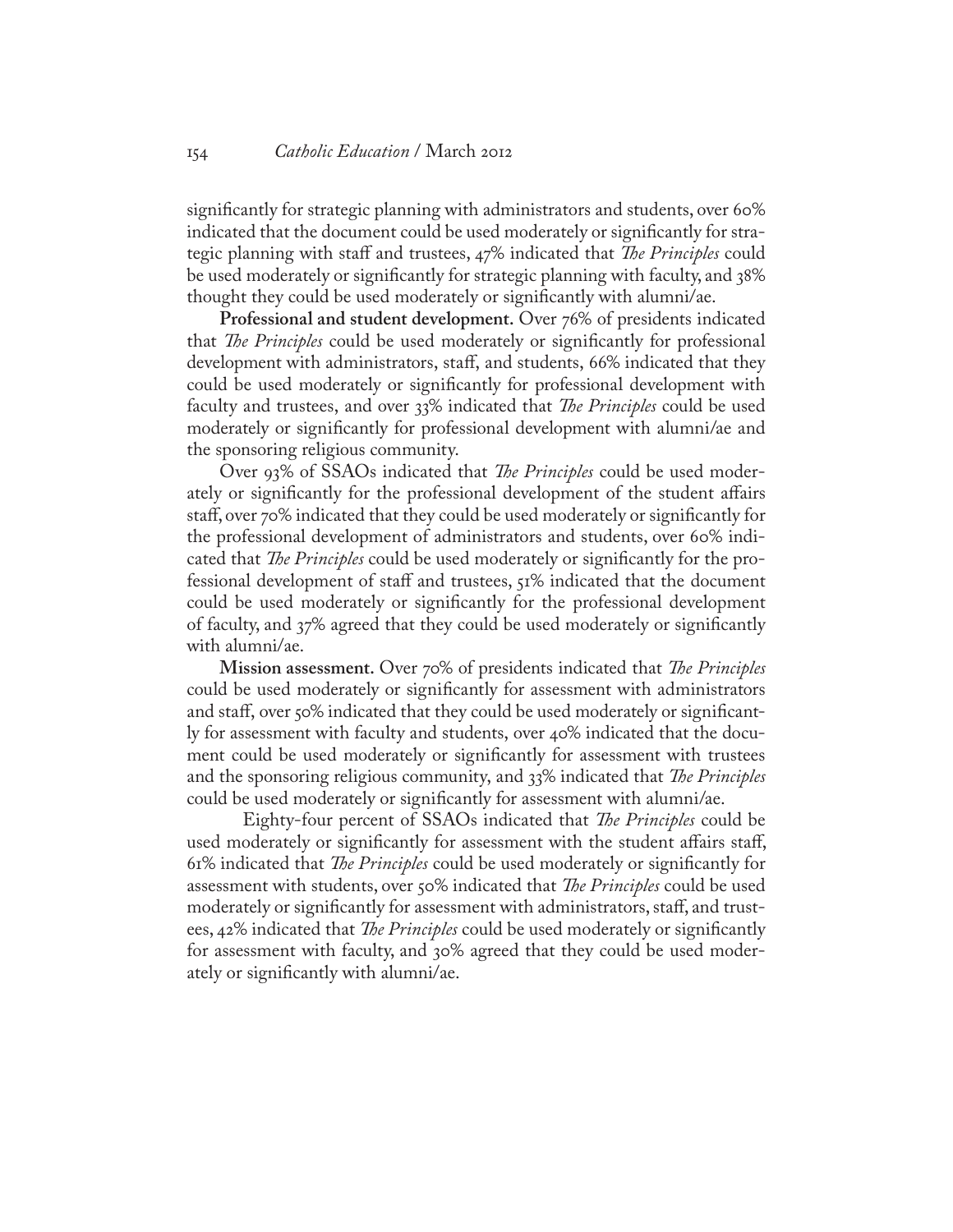#### **Discussion**

This study reveals that presidents and SSAOs are aware, knowledgeable, and in dialogue about the fundamental characteristics of mission integration via *The Principles* with one another and with others across the campus, contrasting Estanek's previous findings (1996, 2005). The shared conversations about *The Principles* took place, to the greatest extent, between presidents and their SSAOs and between SSAOs and their student affairs staff. However, the initial conversations reported about *The Principles* were not lost on other campus constituent groups, albeit shared to a lesser extent.

This study further reveals that presidents and SSAOs not only discussed *The Principles* but also utilized them in very specific ways for reflection, strategic planning, professional development, and assessment. SSAOs reported that *The Principles* were used to a significant degree with formal staff reflection on mission, strategic planning efforts—both short and long-term—and in a variety of professional development programs. To a lesser extent *The Principles* were being used within existing assessment approaches compared with other missionrelated capacity building initiatives where *The Principles* were utilized.

This study acknowledges that SSAOs and presidents recognize the potential for *The Principles* to play a significant role in future mission-related capacity building efforts. It is most notable that the potential impact that *The Principles* may have on mission integration is not limited to the student affairs division. Both presidents and SSAOs recognize that *The Principles* could be used to an even greater degree than they are now utilized for reflection, strategic planning, professional development, and assessment across the campus with faculty, students, staff, trustees, the sponsoring religious community, and alumni/ae.

#### **Conclusion**

#### **Critical Dynamics for Mission Capacity Building**

It is important to note that the SSAOs who responded to this inquiry about the knowledge, use, and efficacy of *The Principles* are all members of the ASACCU and/or members of the JASPA. Respondent institutions represented in this research reflect the diversity of institutions across Catholic higher education in the United States and Canada. However, they all have in common an intentional participation in the decade-long conversation about mission integration and the meaning of Catholic identity facilitated by the ASACCU and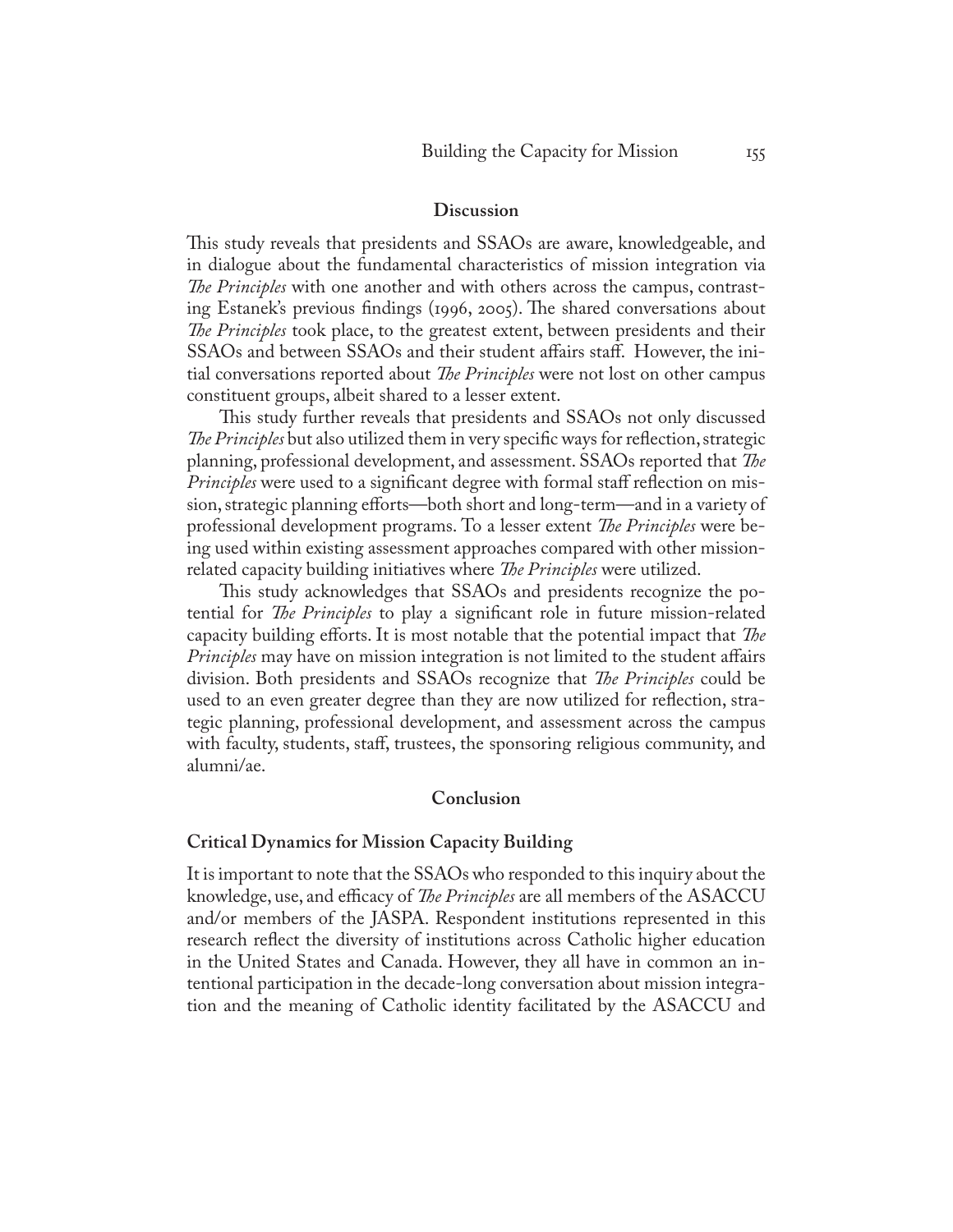JASPA. The significant contribution to develop capacity for making meaning out of mission that this community of student affairs professionals at Catholic colleges and universities has achieved should not be overlooked or underestimated. It is this same community in dialogue that has facilitated receptivity to *The Principles*.

Grounding the efforts of mission capacity building within a community of professionals and peers informs our understanding of the data and is a critical characteristic of a process to integrate the mission of Catholic colleges and universities effectively within the practice of the student affairs profession. The evidence for this assertion is in the fact that *The Principles* were developed, offered, and are being utilized by SSAOs. It is also clear to the researchers that the leadership of SSAOs is a significant factor in the success and effectiveness of the processes and efforts to build mission capacity across a campus community. An SSAO is an effective leader in mission capacity building when that SSAO is knowledgeable of and participates in the review and discussion of Catholic college and university mission; participates in discussions with peers and other university leaders about mission; and, invests time in a variety of professional development opportunities with a focus on effective mission leadership offered by the ACCU, AJCU, ASACCU, and/or JASPA. Not only are SSAOs a critical component to animate the campus mission-centered efforts through approaches such as, reflection, professional development, strategic planning, and assessment, but SSAOs are continuing to establish a critical degree of capacity themselves to have the potential to frame and lead the mission conversation and direction in collaboration with their professional peers and colleagues across the campus.

#### **Limitations**

Reflections on the potential use of *The Principles* as a mission capacity building resource for campus constituents beyond the president's office and the division of student affairs are limited in this study to the observations and perceptions of the president and SSAO. Further research about the use and the efficacy of *The Principles* with faculty, staff, students, trustees, alumni, and the sponsoring religious community would include an inquiry directly with those constituent groups.

Although the respondent SSAOs for this study described a variety of programs, procedures, policies, and expectations that were informed by use of *The Principles*, this study captures only a segment of SSAOs at Catholic colleges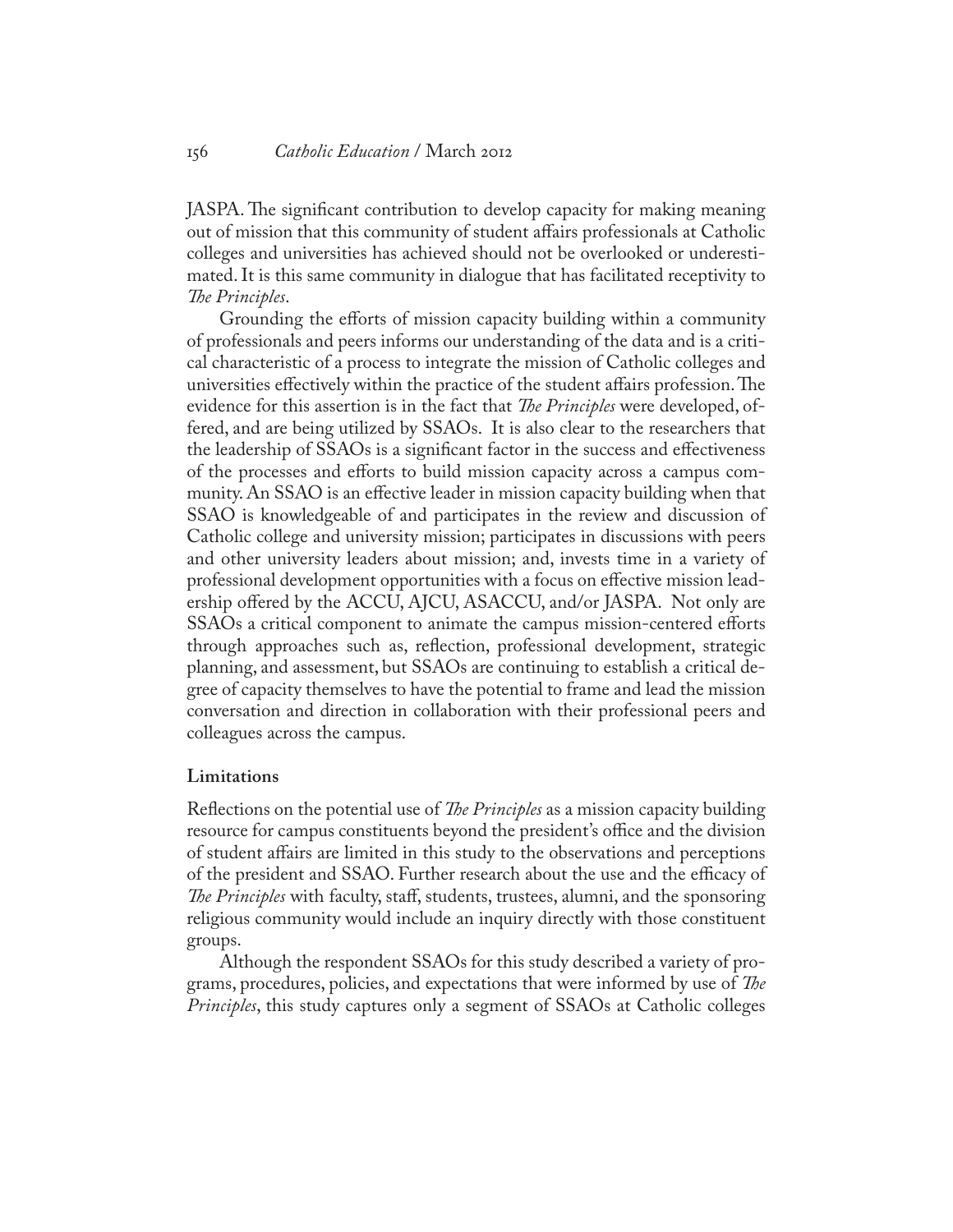and universities in the United States and Canada. Admittedly, the data collected for this study about the degree of knowledge about *The Principles*, their implementation, and use in planning and assessment represents a very brief period of time between the dissemination of the first edition of *The Principles* document and a 2-year period of access to *The Principles* document. More time is needed to let *The Principles* become more fully integrated by SSAOs and actively accessed as a resource on the campuses they serve.

Further research over time that seeks to learn about the effectiveness of *The Principles* would likely inquire with the student affairs professional and offices that report to the SSAO. This research gathered responses only from the SSAOs and presidents. For a more robust understanding about the use and impact of *The Principles* with other constituent groups across the campus (faculty, staff, students, trustees, alumni, and sponsoring religious community), researchers would be encouraged to gather data directly from representatives of each of those campus groups.

#### **Next Steps**

In view of the responses from SSAOs in this study regarding the matter of mission assessment, it can be argued that assessment, although minimally undertaken by SSAOs or their division of student affairs, is an area for further application of *The Principles* as a possible tool to inform approaches and methodologies for good assessment practice. The findings of this study were a significant source to inform the development of the second edition of *The Principles* with a framework for assessment. The *[Principles of Good Practice for](http://www.bc.edu/content/bc/schools/lsoe/cce/highered/research/jcr%3acontent/content/download/file.res/Principles%20of%20Good%20Practice%20in%20Student%20Affairs%20at%20Catholic%20Colleges%20and%20Universities.pdf) [Student Affairs at Catholic Colleges and Universities: Second Edition with Di](http://www.bc.edu/content/bc/schools/lsoe/cce/highered/research/jcr%3acontent/content/download/file.res/Principles%20of%20Good%20Practice%20in%20Student%20Affairs%20at%20Catholic%20Colleges%20and%20Universities.pdf)[agnostic Queries](http://www.bc.edu/content/bc/schools/lsoe/cce/highered/research/jcr%3acontent/content/download/file.res/Principles%20of%20Good%20Practice%20in%20Student%20Affairs%20at%20Catholic%20Colleges%20and%20Universities.pdf)* was published in 2010 (Estanek & James, 2010). Over 10,000 printed copies have been distributed to Catholic college and universities leaders across the United States.

The ACCU, ASACCU, and JASPA collaborated on the second edition. Another grant was secured to support a weekend retreat at Wye River and a group of writers was invited, including some of the original contributors who drafted *The Principles*. The planning group also included assessment experts and leaders in academic affairs and campus ministry. The group met for what is now referred to as Wye River II on November 12-14, 2009. As with *The Principles* themselves, several drafts of the diagnostic queries were shared among the participants in the weekend retreat. A provisional final version was shared for feedback at meetings of the sponsoring organizations and at the 2010 con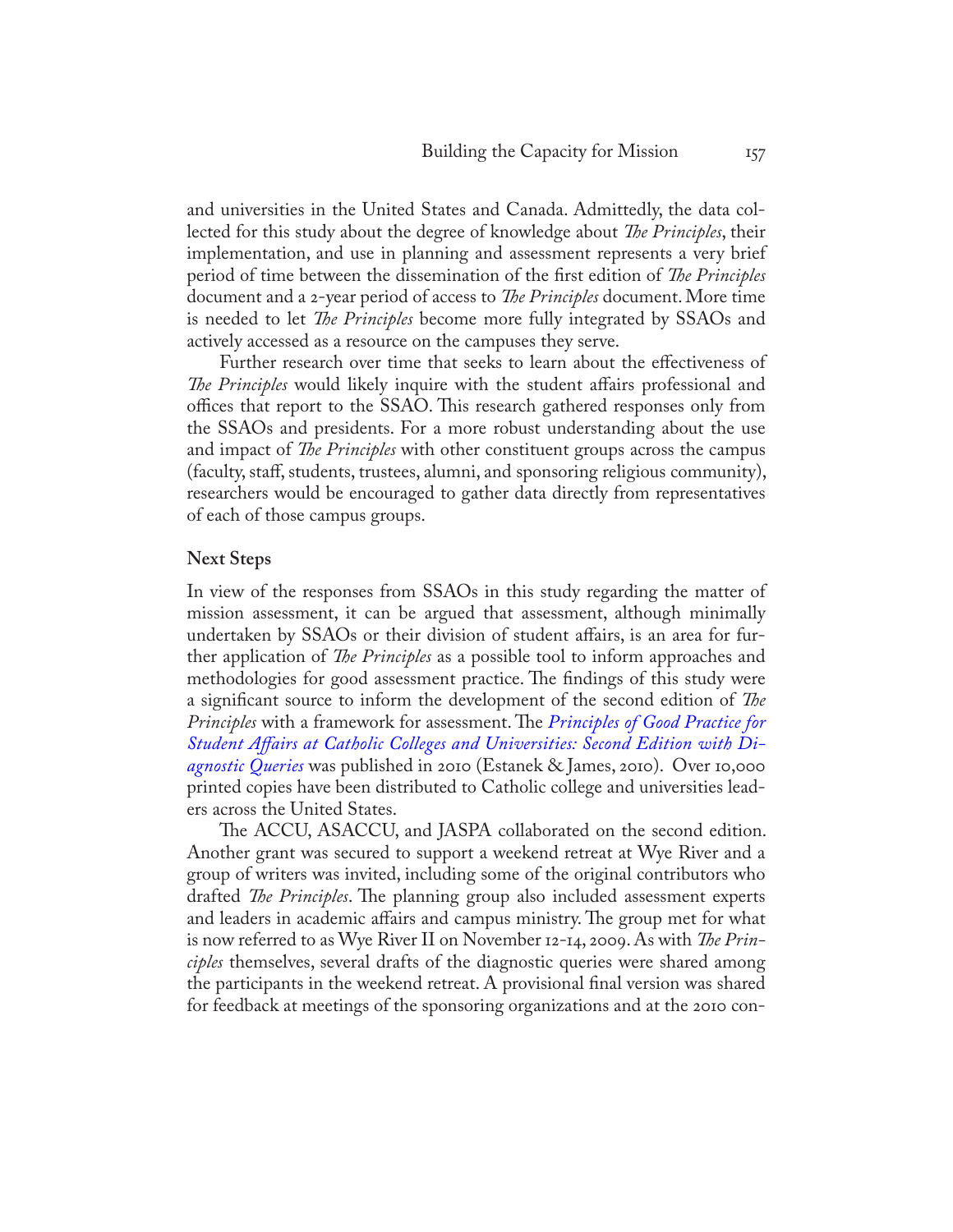ference of the American College Personnel Association. Finally, the composed diagnostic queries were reviewed for clarity and consistency with assessment experts. In the fall of 2010 the second edition of *The Principles* with a set of diagnostic queries were distributed and additional copies are available by request through the ACCU.

# **References**

- American College Personnel Association. (1996). *The student learning imperative: Implications for student affairs*. Retrieved from [http://www.myacpa.org/sli\\_delete/sli.htm](http://www.myacpa.org/sli_delete/sli.htm)
- American Council on Education. (1937). *The student personnel point of view*. Retrieved from <http://www.myacpa.org/pub/documents/1937.pdf>
- American Council on Education. (1949). *The student personnel point of view*. Retrieved from [http://www.naspa.org/pubs/files/StudAff\\_1949.pdf](http://www.naspa.org/pubs/files/StudAff_1949.pdf)
- American Council on Education & National Association of Student Personnel Administrators. (1987). *A perspective on student affairs*. Retrieved from [http://www.naspa.](http://www.naspa.org/pubs/files/StudAff_1987.pdf) [org/pubs/files/StudAff\\_1987.pdf](http://www.naspa.org/pubs/files/StudAff_1987.pdf)
- Blimling, G. S., Whitt, E. J. (1999). *Good practice in student affairs: Principles to foster student learning*. San Francisco, CA: Jossey-Bass.
- De Vita, C. J., & Fleming, C. (Ed.). (2001). *Building capacity in nonprofit organizations.* Washington, DC: The Urban Institute.
- Estanek, S. M. (1996). A study of student affairs practice at Catholic colleges and universities. *Current Issues in Catholic Higher Education*, 16(2), 63-73.
- Estanek, S. M. (2005). Results of a survey of senior student affairs officers at Catholic colleges and universities. *Current Issues in Catholic Higher Education*, 24(2), 83-99.
- Estanek, S. M. & James, M. J. (2007). *Principles of good practice for student affairs at Catholic colleges and universities* [Brochure]. Chicago, IL: Association of Catholic Colleges and Universities, Association for Student Affairs at Catholic Colleges and Universities, Jesuit Association of Student Personnel Administrators.
- Estanek, S. M. & James, M. J. (2010). *Principles of good practice for student affairs at Catholic colleges and universities: Second edition with diagnostic queries* [Brochure]. Chicago, IL: Association of Catholic Colleges and Universities, Association for Student Affairs at Catholic Colleges and Universities, Jesuit Association of Student Personnel Administrators.
- Estanek, S. M., James, M. J., & Norton, D. A. (2006). Assessing Catholic identity: A study of mission statements of Catholic colleges and universities. *Catholic Education: A Journal of Inquiry and Practice*, 10(2), 199-217.
- Estanek, S. M. & Larrey, M. F. (1998). ISACC: Integrating student affairs practice and Catholic identity. *Current Issues in Catholic Higher Education*, 18(2), 51-63.